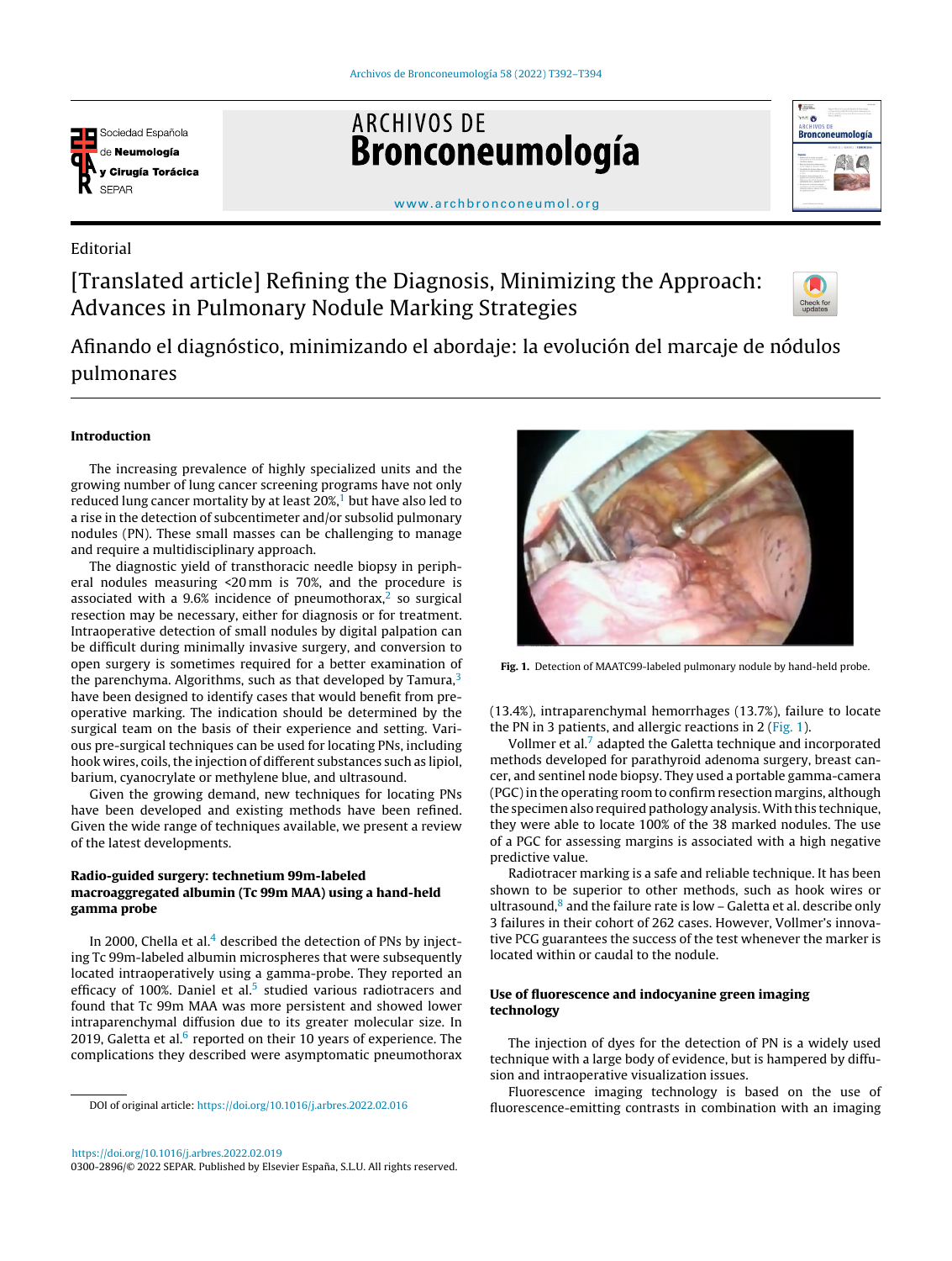<span id="page-1-0"></span>system. The fluorescent dye accumulates selectively in the tissues and can be detected with a specific imaging system.

Indocyanine green (ICG) is a molecule that binds to plasma proteins and emits a wavelength of 805–830 nm. It is a safe substance with a very low incidence of toxicity and allergic reactions  $(0.01\%)$ <sup>9</sup>

It can be located in a variety of ways, including intravenous injection, CT-guided transthoracic localization, or electromagnetic navigational bronchoscopy (ENB).

In 2015, Anayama et al. demonstrated the feasibility of ENBguided ICG labeling in a porcine model.<sup>10</sup> The procedure is based on locating the lesion using CT software prior to or on the day of surgery. Although there is currently no consensus as to when CT should be performed for reconstruction, it is clear that the closer it is to surgery, the more reliable the reconstruction. The patient is placed in a prone position on an electromagnetic table. A real-time virtual ENB is performed that is reconstructed by the system. The coordinates of the PN are entered and the bronchoscope is guided there to mark it. ICG 0.5 ml is injected followed by sterile serum 0.5 ml to flush the working channel, and the nodule can then be located using a camera with near-infrared detection. $11$ 

Okusanya et al.<sup>12</sup> labeled PNs with ICG that were then located using a CT-guided transthoracic needle and resected, demonstrating advantages such as speed of labeling, high sensitivity, and safety. However, Yang et al. $13$  reported a higher rate of procedure-related complications, such as pneumothorax (0 vs. 16.7%,  $p = 0.029$ ) and focal intrapulmonary hemorrhage (3.3 vs. 26.7%,  $p = 0.008$ ) when they compared the EBN and transthoracic methods in 2 propensity score-matched cohorts.

EBN is also used to guide transthoracic puncture. This novel approach uses an intraoperative electromagnetic tracking sensor for percutaneous localization. Electromagnetic navigation enables real-time tracking of the procedure by detecting the electromagnetic tip of the needle stylet. A preoperative chest CT is performed, obtaining slices in inspiration and expiration and the entry point is selected using planning software. The needle is placed at the entry point and the path to the nodule is guided by the navigation system. Once it is located in the nodule, the intended material, be it a hook wire, a seed, or a dye, is injected. Hung<sup>14</sup> found no differences compared with CT-guided transthoracic localization in terms of effectiveness or complications, although CT-guided localization was faster.

ICG injection is a useful technique for the localization of pulmonary nodules. One of the drawbacks is that manipulation of the lung during surgery may cause parenchymal diffusion. The injection technique used will depend on the facilities available in each center, although it appears that the use of EBN is associated with a lower rate of complications. The use of electromagnetic guidance for puncture may be an option for radiologists with limited experience in transthoracic localization, since it has not so far been shown to offer advantages over the conventional technique.

### Virtual-assisted lung mapping (VAL-MAP)

VAL-MAP is a lung-labeling technique that uses different lung markings placed by ENB. It indicates the lung area to be resected by marking the pleural surface with dyes or by inserting microcoils using 3-dimensional CT. This information not only facilitates node resection, but also provides a wide oncologically accurate margin.<sup>15</sup>

Sato et al. $16$  analyzed the results of VAL-MAP and found it to be safe. In their cohort, 0.8% presented important complications, and 3.6% presented pneumothorax, 1.2% pneumomediastinum, and 1.2% alveolar hemorrhage. Resection was successful in 99% of cases. The authors remarked that one of the limitations of the technique is to obtain safe margins in deep nodules.

Ueda et al. $17$  performed a small variant of the technique using VAL-MAP to place microcoils instead of dyes, so that deep nodules could be resected more safely while maintaining optimal margins. The results of the VAL-MAP 2.0 study are pending publication.

### Conclusions

There are a great number of minimally invasive techniques that facilitate localization and resection of PNs. Advances in these techniques, such as the introduction of the PGC in radioisotope labeling or the use of EBN for the injection of substances such as ICG, are driving the creation of new, less invasive, safer, and more reliable methods, often incorporating 3-dimensional reconstruction technology such as VAP-MAP.

#### References

- 1. [de](http://refhub.elsevier.com/S0300-2896(22)00331-3/sbref0090) [Koning](http://refhub.elsevier.com/S0300-2896(22)00331-3/sbref0090) [HJ,](http://refhub.elsevier.com/S0300-2896(22)00331-3/sbref0090) [van](http://refhub.elsevier.com/S0300-2896(22)00331-3/sbref0090) [der](http://refhub.elsevier.com/S0300-2896(22)00331-3/sbref0090) [Aalst](http://refhub.elsevier.com/S0300-2896(22)00331-3/sbref0090) [CM,](http://refhub.elsevier.com/S0300-2896(22)00331-3/sbref0090) [de](http://refhub.elsevier.com/S0300-2896(22)00331-3/sbref0090) [Jong](http://refhub.elsevier.com/S0300-2896(22)00331-3/sbref0090) [PA,](http://refhub.elsevier.com/S0300-2896(22)00331-3/sbref0090) [Scholten](http://refhub.elsevier.com/S0300-2896(22)00331-3/sbref0090) [ET,](http://refhub.elsevier.com/S0300-2896(22)00331-3/sbref0090) [Nackaerts](http://refhub.elsevier.com/S0300-2896(22)00331-3/sbref0090) [K,](http://refhub.elsevier.com/S0300-2896(22)00331-3/sbref0090) [Heuvel](http://refhub.elsevier.com/S0300-2896(22)00331-3/sbref0090)[mans](http://refhub.elsevier.com/S0300-2896(22)00331-3/sbref0090) [MA,](http://refhub.elsevier.com/S0300-2896(22)00331-3/sbref0090) [et](http://refhub.elsevier.com/S0300-2896(22)00331-3/sbref0090) [al.](http://refhub.elsevier.com/S0300-2896(22)00331-3/sbref0090) [Reduced](http://refhub.elsevier.com/S0300-2896(22)00331-3/sbref0090) [lung-cancer](http://refhub.elsevier.com/S0300-2896(22)00331-3/sbref0090) [mortality](http://refhub.elsevier.com/S0300-2896(22)00331-3/sbref0090) [with](http://refhub.elsevier.com/S0300-2896(22)00331-3/sbref0090) [volume](http://refhub.elsevier.com/S0300-2896(22)00331-3/sbref0090) [CT](http://refhub.elsevier.com/S0300-2896(22)00331-3/sbref0090) [screening](http://refhub.elsevier.com/S0300-2896(22)00331-3/sbref0090) [in](http://refhub.elsevier.com/S0300-2896(22)00331-3/sbref0090) [a](http://refhub.elsevier.com/S0300-2896(22)00331-3/sbref0090) [randomized](http://refhub.elsevier.com/S0300-2896(22)00331-3/sbref0090) [trial.](http://refhub.elsevier.com/S0300-2896(22)00331-3/sbref0090) [N](http://refhub.elsevier.com/S0300-2896(22)00331-3/sbref0090) [Engl](http://refhub.elsevier.com/S0300-2896(22)00331-3/sbref0090) [J](http://refhub.elsevier.com/S0300-2896(22)00331-3/sbref0090) [Med.](http://refhub.elsevier.com/S0300-2896(22)00331-3/sbref0090) [2020;382:503](http://refhub.elsevier.com/S0300-2896(22)00331-3/sbref0090)–[13.](http://refhub.elsevier.com/S0300-2896(22)00331-3/sbref0090)
- 2. [Lissavalid](http://refhub.elsevier.com/S0300-2896(22)00331-3/sbref0095) [E,](http://refhub.elsevier.com/S0300-2896(22)00331-3/sbref0095) [Khalil](http://refhub.elsevier.com/S0300-2896(22)00331-3/sbref0095) [A,](http://refhub.elsevier.com/S0300-2896(22)00331-3/sbref0095) [Soussi](http://refhub.elsevier.com/S0300-2896(22)00331-3/sbref0095) [G,](http://refhub.elsevier.com/S0300-2896(22)00331-3/sbref0095) [Debray](http://refhub.elsevier.com/S0300-2896(22)00331-3/sbref0095) [M-P,](http://refhub.elsevier.com/S0300-2896(22)00331-3/sbref0095) [Guyard](http://refhub.elsevier.com/S0300-2896(22)00331-3/sbref0095) [A,](http://refhub.elsevier.com/S0300-2896(22)00331-3/sbref0095) [Bunel](http://refhub.elsevier.com/S0300-2896(22)00331-3/sbref0095) [V,](http://refhub.elsevier.com/S0300-2896(22)00331-3/sbref0095) [et](http://refhub.elsevier.com/S0300-2896(22)00331-3/sbref0095) [al.](http://refhub.elsevier.com/S0300-2896(22)00331-3/sbref0095) [Transtho](http://refhub.elsevier.com/S0300-2896(22)00331-3/sbref0095)[racic](http://refhub.elsevier.com/S0300-2896(22)00331-3/sbref0095) [lung](http://refhub.elsevier.com/S0300-2896(22)00331-3/sbref0095) [biopsy](http://refhub.elsevier.com/S0300-2896(22)00331-3/sbref0095) [for](http://refhub.elsevier.com/S0300-2896(22)00331-3/sbref0095) [pulmonary](http://refhub.elsevier.com/S0300-2896(22)00331-3/sbref0095) [nodules](http://refhub.elsevier.com/S0300-2896(22)00331-3/sbref0095) [≤](http://refhub.elsevier.com/S0300-2896(22)00331-3/sbref0095)[20](http://refhub.elsevier.com/S0300-2896(22)00331-3/sbref0095) [mm](http://refhub.elsevier.com/S0300-2896(22)00331-3/sbref0095) [in](http://refhub.elsevier.com/S0300-2896(22)00331-3/sbref0095) [routine](http://refhub.elsevier.com/S0300-2896(22)00331-3/sbref0095) [clinical](http://refhub.elsevier.com/S0300-2896(22)00331-3/sbref0095) [care.](http://refhub.elsevier.com/S0300-2896(22)00331-3/sbref0095) [ERJ](http://refhub.elsevier.com/S0300-2896(22)00331-3/sbref0095) [Open](http://refhub.elsevier.com/S0300-2896(22)00331-3/sbref0095) [Res.](http://refhub.elsevier.com/S0300-2896(22)00331-3/sbref0095) [2022;8.](http://refhub.elsevier.com/S0300-2896(22)00331-3/sbref0095)
- 3. [Tamura](http://refhub.elsevier.com/S0300-2896(22)00331-3/sbref0100) [M,](http://refhub.elsevier.com/S0300-2896(22)00331-3/sbref0100) [Oda](http://refhub.elsevier.com/S0300-2896(22)00331-3/sbref0100) [M,](http://refhub.elsevier.com/S0300-2896(22)00331-3/sbref0100) [Fujimori](http://refhub.elsevier.com/S0300-2896(22)00331-3/sbref0100) [H,](http://refhub.elsevier.com/S0300-2896(22)00331-3/sbref0100) [Shimizu](http://refhub.elsevier.com/S0300-2896(22)00331-3/sbref0100) [Y,](http://refhub.elsevier.com/S0300-2896(22)00331-3/sbref0100) [Matsumoto](http://refhub.elsevier.com/S0300-2896(22)00331-3/sbref0100) [I,](http://refhub.elsevier.com/S0300-2896(22)00331-3/sbref0100) [Watanabe](http://refhub.elsevier.com/S0300-2896(22)00331-3/sbref0100) [G.](http://refhub.elsevier.com/S0300-2896(22)00331-3/sbref0100) [New](http://refhub.elsevier.com/S0300-2896(22)00331-3/sbref0100) [indication](http://refhub.elsevier.com/S0300-2896(22)00331-3/sbref0100) [for](http://refhub.elsevier.com/S0300-2896(22)00331-3/sbref0100) [preoperative](http://refhub.elsevier.com/S0300-2896(22)00331-3/sbref0100) [marking](http://refhub.elsevier.com/S0300-2896(22)00331-3/sbref0100) [of](http://refhub.elsevier.com/S0300-2896(22)00331-3/sbref0100) [small](http://refhub.elsevier.com/S0300-2896(22)00331-3/sbref0100) [peripheral](http://refhub.elsevier.com/S0300-2896(22)00331-3/sbref0100) [pulmonary](http://refhub.elsevier.com/S0300-2896(22)00331-3/sbref0100) [nod](http://refhub.elsevier.com/S0300-2896(22)00331-3/sbref0100)[ules](http://refhub.elsevier.com/S0300-2896(22)00331-3/sbref0100) [in](http://refhub.elsevier.com/S0300-2896(22)00331-3/sbref0100) [thoracoscopic](http://refhub.elsevier.com/S0300-2896(22)00331-3/sbref0100) [surgery.](http://refhub.elsevier.com/S0300-2896(22)00331-3/sbref0100) [Interact](http://refhub.elsevier.com/S0300-2896(22)00331-3/sbref0100) [Cardiovasc](http://refhub.elsevier.com/S0300-2896(22)00331-3/sbref0100) [Thorac](http://refhub.elsevier.com/S0300-2896(22)00331-3/sbref0100) [Surg.](http://refhub.elsevier.com/S0300-2896(22)00331-3/sbref0100) [2010;11:](http://refhub.elsevier.com/S0300-2896(22)00331-3/sbref0100) [590](http://refhub.elsevier.com/S0300-2896(22)00331-3/sbref0100)–[3.](http://refhub.elsevier.com/S0300-2896(22)00331-3/sbref0100)
- 4. [Chella](http://refhub.elsevier.com/S0300-2896(22)00331-3/sbref0105) [A,](http://refhub.elsevier.com/S0300-2896(22)00331-3/sbref0105) [Lucchi](http://refhub.elsevier.com/S0300-2896(22)00331-3/sbref0105) [M,](http://refhub.elsevier.com/S0300-2896(22)00331-3/sbref0105) [Ambrogi](http://refhub.elsevier.com/S0300-2896(22)00331-3/sbref0105) [MC,](http://refhub.elsevier.com/S0300-2896(22)00331-3/sbref0105) [Menconi](http://refhub.elsevier.com/S0300-2896(22)00331-3/sbref0105) [G,](http://refhub.elsevier.com/S0300-2896(22)00331-3/sbref0105) [Melfi](http://refhub.elsevier.com/S0300-2896(22)00331-3/sbref0105) [FMA,](http://refhub.elsevier.com/S0300-2896(22)00331-3/sbref0105) [Gonfiotti](http://refhub.elsevier.com/S0300-2896(22)00331-3/sbref0105) [A,](http://refhub.elsevier.com/S0300-2896(22)00331-3/sbref0105) [et](http://refhub.elsevier.com/S0300-2896(22)00331-3/sbref0105) [al.](http://refhub.elsevier.com/S0300-2896(22)00331-3/sbref0105) [A](http://refhub.elsevier.com/S0300-2896(22)00331-3/sbref0105) [pilot](http://refhub.elsevier.com/S0300-2896(22)00331-3/sbref0105) [study](http://refhub.elsevier.com/S0300-2896(22)00331-3/sbref0105) [of](http://refhub.elsevier.com/S0300-2896(22)00331-3/sbref0105) [the](http://refhub.elsevier.com/S0300-2896(22)00331-3/sbref0105) [role](http://refhub.elsevier.com/S0300-2896(22)00331-3/sbref0105) [of](http://refhub.elsevier.com/S0300-2896(22)00331-3/sbref0105) [TC-99](http://refhub.elsevier.com/S0300-2896(22)00331-3/sbref0105) [radionuclide](http://refhub.elsevier.com/S0300-2896(22)00331-3/sbref0105) [in](http://refhub.elsevier.com/S0300-2896(22)00331-3/sbref0105) [localization](http://refhub.elsevier.com/S0300-2896(22)00331-3/sbref0105) [of](http://refhub.elsevier.com/S0300-2896(22)00331-3/sbref0105) [pulmonary](http://refhub.elsevier.com/S0300-2896(22)00331-3/sbref0105) [nodular](http://refhub.elsevier.com/S0300-2896(22)00331-3/sbref0105) [lesions](http://refhub.elsevier.com/S0300-2896(22)00331-3/sbref0105) [for](http://refhub.elsevier.com/S0300-2896(22)00331-3/sbref0105) [thoracoscopic](http://refhub.elsevier.com/S0300-2896(22)00331-3/sbref0105) [resection.](http://refhub.elsevier.com/S0300-2896(22)00331-3/sbref0105) [Eur](http://refhub.elsevier.com/S0300-2896(22)00331-3/sbref0105) [J](http://refhub.elsevier.com/S0300-2896(22)00331-3/sbref0105) [Cardiothorac](http://refhub.elsevier.com/S0300-2896(22)00331-3/sbref0105) [Surg.](http://refhub.elsevier.com/S0300-2896(22)00331-3/sbref0105) [2000;18:](http://refhub.elsevier.com/S0300-2896(22)00331-3/sbref0105) [17–21.](http://refhub.elsevier.com/S0300-2896(22)00331-3/sbref0105)
- 5. [Daniel](http://refhub.elsevier.com/S0300-2896(22)00331-3/sbref0110) [TM,](http://refhub.elsevier.com/S0300-2896(22)00331-3/sbref0110) [Altes](http://refhub.elsevier.com/S0300-2896(22)00331-3/sbref0110) [Ta,](http://refhub.elsevier.com/S0300-2896(22)00331-3/sbref0110) [Rehm](http://refhub.elsevier.com/S0300-2896(22)00331-3/sbref0110) [PK,](http://refhub.elsevier.com/S0300-2896(22)00331-3/sbref0110) [Williams](http://refhub.elsevier.com/S0300-2896(22)00331-3/sbref0110) [MB,](http://refhub.elsevier.com/S0300-2896(22)00331-3/sbref0110) [Jones](http://refhub.elsevier.com/S0300-2896(22)00331-3/sbref0110) [DR,](http://refhub.elsevier.com/S0300-2896(22)00331-3/sbref0110) [Stolin](http://refhub.elsevier.com/S0300-2896(22)00331-3/sbref0110) [AV,](http://refhub.elsevier.com/S0300-2896(22)00331-3/sbref0110) [et](http://refhub.elsevier.com/S0300-2896(22)00331-3/sbref0110) [al.](http://refhub.elsevier.com/S0300-2896(22)00331-3/sbref0110) [A](http://refhub.elsevier.com/S0300-2896(22)00331-3/sbref0110) [novel](http://refhub.elsevier.com/S0300-2896(22)00331-3/sbref0110) [technique](http://refhub.elsevier.com/S0300-2896(22)00331-3/sbref0110) [for](http://refhub.elsevier.com/S0300-2896(22)00331-3/sbref0110) [localization](http://refhub.elsevier.com/S0300-2896(22)00331-3/sbref0110) [and](http://refhub.elsevier.com/S0300-2896(22)00331-3/sbref0110) [excisional](http://refhub.elsevier.com/S0300-2896(22)00331-3/sbref0110) [biopsy](http://refhub.elsevier.com/S0300-2896(22)00331-3/sbref0110) [of](http://refhub.elsevier.com/S0300-2896(22)00331-3/sbref0110) [small](http://refhub.elsevier.com/S0300-2896(22)00331-3/sbref0110) [or](http://refhub.elsevier.com/S0300-2896(22)00331-3/sbref0110) [Ill-defined](http://refhub.elsevier.com/S0300-2896(22)00331-3/sbref0110) [pul](http://refhub.elsevier.com/S0300-2896(22)00331-3/sbref0110)[monary](http://refhub.elsevier.com/S0300-2896(22)00331-3/sbref0110) [lesions.](http://refhub.elsevier.com/S0300-2896(22)00331-3/sbref0110) [Ann](http://refhub.elsevier.com/S0300-2896(22)00331-3/sbref0110) [Thorac](http://refhub.elsevier.com/S0300-2896(22)00331-3/sbref0110) [Surg.](http://refhub.elsevier.com/S0300-2896(22)00331-3/sbref0110) [2004;77:1756–62.](http://refhub.elsevier.com/S0300-2896(22)00331-3/sbref0110)
- 6. [Galetta](http://refhub.elsevier.com/S0300-2896(22)00331-3/sbref0115) [D,](http://refhub.elsevier.com/S0300-2896(22)00331-3/sbref0115) [Rampinelli](http://refhub.elsevier.com/S0300-2896(22)00331-3/sbref0115) [C,](http://refhub.elsevier.com/S0300-2896(22)00331-3/sbref0115) [Funicelli](http://refhub.elsevier.com/S0300-2896(22)00331-3/sbref0115) [L,](http://refhub.elsevier.com/S0300-2896(22)00331-3/sbref0115) [Casiraghi](http://refhub.elsevier.com/S0300-2896(22)00331-3/sbref0115) [M,](http://refhub.elsevier.com/S0300-2896(22)00331-3/sbref0115) [Grana](http://refhub.elsevier.com/S0300-2896(22)00331-3/sbref0115) [C,](http://refhub.elsevier.com/S0300-2896(22)00331-3/sbref0115) [Bellomi](http://refhub.elsevier.com/S0300-2896(22)00331-3/sbref0115) [M.](http://refhub.elsevier.com/S0300-2896(22)00331-3/sbref0115) [Computed](http://refhub.elsevier.com/S0300-2896(22)00331-3/sbref0115) [tomography-guided](http://refhub.elsevier.com/S0300-2896(22)00331-3/sbref0115) [percutaneous](http://refhub.elsevier.com/S0300-2896(22)00331-3/sbref0115) [radiotracer](http://refhub.elsevier.com/S0300-2896(22)00331-3/sbref0115) [localizationand](http://refhub.elsevier.com/S0300-2896(22)00331-3/sbref0115) [resec](http://refhub.elsevier.com/S0300-2896(22)00331-3/sbref0115)[tion](http://refhub.elsevier.com/S0300-2896(22)00331-3/sbref0115) [of](http://refhub.elsevier.com/S0300-2896(22)00331-3/sbref0115) [indistinct/small](http://refhub.elsevier.com/S0300-2896(22)00331-3/sbref0115) [pulmonary](http://refhub.elsevier.com/S0300-2896(22)00331-3/sbref0115) [lesions.](http://refhub.elsevier.com/S0300-2896(22)00331-3/sbref0115) [Ann](http://refhub.elsevier.com/S0300-2896(22)00331-3/sbref0115) [Thorac](http://refhub.elsevier.com/S0300-2896(22)00331-3/sbref0115) [Surg.](http://refhub.elsevier.com/S0300-2896(22)00331-3/sbref0115) [2019;108:](http://refhub.elsevier.com/S0300-2896(22)00331-3/sbref0115) [852–8.](http://refhub.elsevier.com/S0300-2896(22)00331-3/sbref0115)
- 7. [Vollmer](http://refhub.elsevier.com/S0300-2896(22)00331-3/sbref0120) [I,](http://refhub.elsevier.com/S0300-2896(22)00331-3/sbref0120) [Sánchez-Izquierdo](http://refhub.elsevier.com/S0300-2896(22)00331-3/sbref0120) [N,](http://refhub.elsevier.com/S0300-2896(22)00331-3/sbref0120) [Martínez](http://refhub.elsevier.com/S0300-2896(22)00331-3/sbref0120) [D,](http://refhub.elsevier.com/S0300-2896(22)00331-3/sbref0120) [Sánchez-Lorente](http://refhub.elsevier.com/S0300-2896(22)00331-3/sbref0120) [D,](http://refhub.elsevier.com/S0300-2896(22)00331-3/sbref0120) [Casanueva-](http://refhub.elsevier.com/S0300-2896(22)00331-3/sbref0120)[Eliceiry](http://refhub.elsevier.com/S0300-2896(22)00331-3/sbref0120) [S,](http://refhub.elsevier.com/S0300-2896(22)00331-3/sbref0120) [Boada](http://refhub.elsevier.com/S0300-2896(22)00331-3/sbref0120) [M,](http://refhub.elsevier.com/S0300-2896(22)00331-3/sbref0120) [et](http://refhub.elsevier.com/S0300-2896(22)00331-3/sbref0120) [al.](http://refhub.elsevier.com/S0300-2896(22)00331-3/sbref0120) [Role](http://refhub.elsevier.com/S0300-2896(22)00331-3/sbref0120) [of](http://refhub.elsevier.com/S0300-2896(22)00331-3/sbref0120) [a](http://refhub.elsevier.com/S0300-2896(22)00331-3/sbref0120) [portable](http://refhub.elsevier.com/S0300-2896(22)00331-3/sbref0120) [gamma-camera](http://refhub.elsevier.com/S0300-2896(22)00331-3/sbref0120) [with](http://refhub.elsevier.com/S0300-2896(22)00331-3/sbref0120) [optical](http://refhub.elsevier.com/S0300-2896(22)00331-3/sbref0120) [view](http://refhub.elsevier.com/S0300-2896(22)00331-3/sbref0120) [for](http://refhub.elsevier.com/S0300-2896(22)00331-3/sbref0120) [margins](http://refhub.elsevier.com/S0300-2896(22)00331-3/sbref0120) [assessment](http://refhub.elsevier.com/S0300-2896(22)00331-3/sbref0120) [of](http://refhub.elsevier.com/S0300-2896(22)00331-3/sbref0120) [pulmonary](http://refhub.elsevier.com/S0300-2896(22)00331-3/sbref0120) [nodules](http://refhub.elsevier.com/S0300-2896(22)00331-3/sbref0120) [resected](http://refhub.elsevier.com/S0300-2896(22)00331-3/sbref0120) [by](http://refhub.elsevier.com/S0300-2896(22)00331-3/sbref0120) [radioguided](http://refhub.elsevier.com/S0300-2896(22)00331-3/sbref0120) [surgery.](http://refhub.elsevier.com/S0300-2896(22)00331-3/sbref0120) [Eur](http://refhub.elsevier.com/S0300-2896(22)00331-3/sbref0120) [J](http://refhub.elsevier.com/S0300-2896(22)00331-3/sbref0120) [Nucl](http://refhub.elsevier.com/S0300-2896(22)00331-3/sbref0120) [Med](http://refhub.elsevier.com/S0300-2896(22)00331-3/sbref0120) [Mol](http://refhub.elsevier.com/S0300-2896(22)00331-3/sbref0120) [Imaging.](http://refhub.elsevier.com/S0300-2896(22)00331-3/sbref0120) [2021.](http://refhub.elsevier.com/S0300-2896(22)00331-3/sbref0120)
- 8. [Zaman](http://refhub.elsevier.com/S0300-2896(22)00331-3/sbref0125) [M,](http://refhub.elsevier.com/S0300-2896(22)00331-3/sbref0125) [Bilal](http://refhub.elsevier.com/S0300-2896(22)00331-3/sbref0125) [H,](http://refhub.elsevier.com/S0300-2896(22)00331-3/sbref0125) [Woo](http://refhub.elsevier.com/S0300-2896(22)00331-3/sbref0125) [CY,](http://refhub.elsevier.com/S0300-2896(22)00331-3/sbref0125) [Tang](http://refhub.elsevier.com/S0300-2896(22)00331-3/sbref0125) [A.](http://refhub.elsevier.com/S0300-2896(22)00331-3/sbref0125) [In](http://refhub.elsevier.com/S0300-2896(22)00331-3/sbref0125) [patients](http://refhub.elsevier.com/S0300-2896(22)00331-3/sbref0125) [undergoing](http://refhub.elsevier.com/S0300-2896(22)00331-3/sbref0125) [video-assisted](http://refhub.elsevier.com/S0300-2896(22)00331-3/sbref0125) [thora](http://refhub.elsevier.com/S0300-2896(22)00331-3/sbref0125)[coscopic](http://refhub.elsevier.com/S0300-2896(22)00331-3/sbref0125) [surgery](http://refhub.elsevier.com/S0300-2896(22)00331-3/sbref0125) [excision,](http://refhub.elsevier.com/S0300-2896(22)00331-3/sbref0125) what is [the](http://refhub.elsevier.com/S0300-2896(22)00331-3/sbref0125) [best](http://refhub.elsevier.com/S0300-2896(22)00331-3/sbref0125) [way](http://refhub.elsevier.com/S0300-2896(22)00331-3/sbref0125) [to](http://refhub.elsevier.com/S0300-2896(22)00331-3/sbref0125) [locate](http://refhub.elsevier.com/S0300-2896(22)00331-3/sbref0125) [a](http://refhub.elsevier.com/S0300-2896(22)00331-3/sbref0125) [subcentimetre](http://refhub.elsevier.com/S0300-2896(22)00331-3/sbref0125) [solitary](http://refhub.elsevier.com/S0300-2896(22)00331-3/sbref0125) [pulmonary](http://refhub.elsevier.com/S0300-2896(22)00331-3/sbref0125) [nodule](http://refhub.elsevier.com/S0300-2896(22)00331-3/sbref0125) [in](http://refhub.elsevier.com/S0300-2896(22)00331-3/sbref0125) [order](http://refhub.elsevier.com/S0300-2896(22)00331-3/sbref0125) [to](http://refhub.elsevier.com/S0300-2896(22)00331-3/sbref0125) [achieve](http://refhub.elsevier.com/S0300-2896(22)00331-3/sbref0125) [successful](http://refhub.elsevier.com/S0300-2896(22)00331-3/sbref0125) [excision?](http://refhub.elsevier.com/S0300-2896(22)00331-3/sbref0125) [Interact](http://refhub.elsevier.com/S0300-2896(22)00331-3/sbref0125) [Cardiovasc](http://refhub.elsevier.com/S0300-2896(22)00331-3/sbref0125) [Thorac](http://refhub.elsevier.com/S0300-2896(22)00331-3/sbref0125) [Surg.](http://refhub.elsevier.com/S0300-2896(22)00331-3/sbref0125) [2012;15:266](http://refhub.elsevier.com/S0300-2896(22)00331-3/sbref0125)–[72.](http://refhub.elsevier.com/S0300-2896(22)00331-3/sbref0125)
- 9. [Li](http://refhub.elsevier.com/S0300-2896(22)00331-3/sbref0130) [X,](http://refhub.elsevier.com/S0300-2896(22)00331-3/sbref0130) [Xu](http://refhub.elsevier.com/S0300-2896(22)00331-3/sbref0130) [K,](http://refhub.elsevier.com/S0300-2896(22)00331-3/sbref0130) [Cen](http://refhub.elsevier.com/S0300-2896(22)00331-3/sbref0130) [R,](http://refhub.elsevier.com/S0300-2896(22)00331-3/sbref0130) [Deng](http://refhub.elsevier.com/S0300-2896(22)00331-3/sbref0130) [J,](http://refhub.elsevier.com/S0300-2896(22)00331-3/sbref0130) [Hao](http://refhub.elsevier.com/S0300-2896(22)00331-3/sbref0130) [Z,](http://refhub.elsevier.com/S0300-2896(22)00331-3/sbref0130) [Liu](http://refhub.elsevier.com/S0300-2896(22)00331-3/sbref0130) [J,](http://refhub.elsevier.com/S0300-2896(22)00331-3/sbref0130) [et](http://refhub.elsevier.com/S0300-2896(22)00331-3/sbref0130) [al.](http://refhub.elsevier.com/S0300-2896(22)00331-3/sbref0130) [Preoperative](http://refhub.elsevier.com/S0300-2896(22)00331-3/sbref0130) [computer](http://refhub.elsevier.com/S0300-2896(22)00331-3/sbref0130) [tomography-guided](http://refhub.elsevier.com/S0300-2896(22)00331-3/sbref0130) [indocyanine](http://refhub.elsevier.com/S0300-2896(22)00331-3/sbref0130) [green](http://refhub.elsevier.com/S0300-2896(22)00331-3/sbref0130) [injection](http://refhub.elsevier.com/S0300-2896(22)00331-3/sbref0130) [is](http://refhub.elsevier.com/S0300-2896(22)00331-3/sbref0130) [associated](http://refhub.elsevier.com/S0300-2896(22)00331-3/sbref0130) [with](http://refhub.elsevier.com/S0300-2896(22)00331-3/sbref0130) [success](http://refhub.elsevier.com/S0300-2896(22)00331-3/sbref0130)[ful](http://refhub.elsevier.com/S0300-2896(22)00331-3/sbref0130) [localization](http://refhub.elsevier.com/S0300-2896(22)00331-3/sbref0130) [of](http://refhub.elsevier.com/S0300-2896(22)00331-3/sbref0130) [small](http://refhub.elsevier.com/S0300-2896(22)00331-3/sbref0130) [pulmonary](http://refhub.elsevier.com/S0300-2896(22)00331-3/sbref0130) [nodules.](http://refhub.elsevier.com/S0300-2896(22)00331-3/sbref0130) [Transl](http://refhub.elsevier.com/S0300-2896(22)00331-3/sbref0130) [Lung](http://refhub.elsevier.com/S0300-2896(22)00331-3/sbref0130) [Cancer](http://refhub.elsevier.com/S0300-2896(22)00331-3/sbref0130) [Res.](http://refhub.elsevier.com/S0300-2896(22)00331-3/sbref0130) [2021;10:](http://refhub.elsevier.com/S0300-2896(22)00331-3/sbref0130) [2229](http://refhub.elsevier.com/S0300-2896(22)00331-3/sbref0130)–[36.](http://refhub.elsevier.com/S0300-2896(22)00331-3/sbref0130)
- 10. [Anayama](http://refhub.elsevier.com/S0300-2896(22)00331-3/sbref0135) [T,](http://refhub.elsevier.com/S0300-2896(22)00331-3/sbref0135) [Qiu](http://refhub.elsevier.com/S0300-2896(22)00331-3/sbref0135) [J,](http://refhub.elsevier.com/S0300-2896(22)00331-3/sbref0135) [Chan](http://refhub.elsevier.com/S0300-2896(22)00331-3/sbref0135) [H,](http://refhub.elsevier.com/S0300-2896(22)00331-3/sbref0135) [Nakajima](http://refhub.elsevier.com/S0300-2896(22)00331-3/sbref0135) [T,](http://refhub.elsevier.com/S0300-2896(22)00331-3/sbref0135) [Weersink](http://refhub.elsevier.com/S0300-2896(22)00331-3/sbref0135) [R,](http://refhub.elsevier.com/S0300-2896(22)00331-3/sbref0135) [Daly](http://refhub.elsevier.com/S0300-2896(22)00331-3/sbref0135) [M,](http://refhub.elsevier.com/S0300-2896(22)00331-3/sbref0135) [et](http://refhub.elsevier.com/S0300-2896(22)00331-3/sbref0135) [al.](http://refhub.elsevier.com/S0300-2896(22)00331-3/sbref0135) [Localiza](http://refhub.elsevier.com/S0300-2896(22)00331-3/sbref0135)[tion](http://refhub.elsevier.com/S0300-2896(22)00331-3/sbref0135) [of](http://refhub.elsevier.com/S0300-2896(22)00331-3/sbref0135) [pulmonary](http://refhub.elsevier.com/S0300-2896(22)00331-3/sbref0135) [nodules](http://refhub.elsevier.com/S0300-2896(22)00331-3/sbref0135) [using](http://refhub.elsevier.com/S0300-2896(22)00331-3/sbref0135) [navigation](http://refhub.elsevier.com/S0300-2896(22)00331-3/sbref0135) [bronchoscope](http://refhub.elsevier.com/S0300-2896(22)00331-3/sbref0135) [and](http://refhub.elsevier.com/S0300-2896(22)00331-3/sbref0135) [a](http://refhub.elsevier.com/S0300-2896(22)00331-3/sbref0135) [near-infrared](http://refhub.elsevier.com/S0300-2896(22)00331-3/sbref0135) [fluorescence](http://refhub.elsevier.com/S0300-2896(22)00331-3/sbref0135) [thoracoscope.](http://refhub.elsevier.com/S0300-2896(22)00331-3/sbref0135) [Ann](http://refhub.elsevier.com/S0300-2896(22)00331-3/sbref0135) [Thorac](http://refhub.elsevier.com/S0300-2896(22)00331-3/sbref0135) [Surg.](http://refhub.elsevier.com/S0300-2896(22)00331-3/sbref0135) [2015;99:224–30.](http://refhub.elsevier.com/S0300-2896(22)00331-3/sbref0135)
- 11. [Ferrari-Light](http://refhub.elsevier.com/S0300-2896(22)00331-3/sbref0140) [D,](http://refhub.elsevier.com/S0300-2896(22)00331-3/sbref0140) [Geraci](http://refhub.elsevier.com/S0300-2896(22)00331-3/sbref0140) [TC,](http://refhub.elsevier.com/S0300-2896(22)00331-3/sbref0140) [Sasankan](http://refhub.elsevier.com/S0300-2896(22)00331-3/sbref0140) [P,](http://refhub.elsevier.com/S0300-2896(22)00331-3/sbref0140) [Cerfolio](http://refhub.elsevier.com/S0300-2896(22)00331-3/sbref0140) [RJ.](http://refhub.elsevier.com/S0300-2896(22)00331-3/sbref0140) [The](http://refhub.elsevier.com/S0300-2896(22)00331-3/sbref0140) [utility](http://refhub.elsevier.com/S0300-2896(22)00331-3/sbref0140) [of](http://refhub.elsevier.com/S0300-2896(22)00331-3/sbref0140) [near-infrared](http://refhub.elsevier.com/S0300-2896(22)00331-3/sbref0140) [fluorescence](http://refhub.elsevier.com/S0300-2896(22)00331-3/sbref0140) [and](http://refhub.elsevier.com/S0300-2896(22)00331-3/sbref0140) [indocyanine](http://refhub.elsevier.com/S0300-2896(22)00331-3/sbref0140) [green](http://refhub.elsevier.com/S0300-2896(22)00331-3/sbref0140) [during](http://refhub.elsevier.com/S0300-2896(22)00331-3/sbref0140) [robotic](http://refhub.elsevier.com/S0300-2896(22)00331-3/sbref0140) [pulmonary](http://refhub.elsevier.com/S0300-2896(22)00331-3/sbref0140) [resection.](http://refhub.elsevier.com/S0300-2896(22)00331-3/sbref0140) [Front](http://refhub.elsevier.com/S0300-2896(22)00331-3/sbref0140) [Surg.](http://refhub.elsevier.com/S0300-2896(22)00331-3/sbref0140) [2019;6:1](http://refhub.elsevier.com/S0300-2896(22)00331-3/sbref0140)–[7.](http://refhub.elsevier.com/S0300-2896(22)00331-3/sbref0140)
- 12. [Okusanya](http://refhub.elsevier.com/S0300-2896(22)00331-3/sbref0145) [OT,](http://refhub.elsevier.com/S0300-2896(22)00331-3/sbref0145) [Holt](http://refhub.elsevier.com/S0300-2896(22)00331-3/sbref0145) [D,](http://refhub.elsevier.com/S0300-2896(22)00331-3/sbref0145) [Heitjan](http://refhub.elsevier.com/S0300-2896(22)00331-3/sbref0145) [D,](http://refhub.elsevier.com/S0300-2896(22)00331-3/sbref0145) [Deshpande](http://refhub.elsevier.com/S0300-2896(22)00331-3/sbref0145) [C,](http://refhub.elsevier.com/S0300-2896(22)00331-3/sbref0145) [Venegas](http://refhub.elsevier.com/S0300-2896(22)00331-3/sbref0145) [O,](http://refhub.elsevier.com/S0300-2896(22)00331-3/sbref0145) [Jiang](http://refhub.elsevier.com/S0300-2896(22)00331-3/sbref0145) [J,](http://refhub.elsevier.com/S0300-2896(22)00331-3/sbref0145) [et](http://refhub.elsevier.com/S0300-2896(22)00331-3/sbref0145) [al.](http://refhub.elsevier.com/S0300-2896(22)00331-3/sbref0145) [Intraoper](http://refhub.elsevier.com/S0300-2896(22)00331-3/sbref0145)[ative](http://refhub.elsevier.com/S0300-2896(22)00331-3/sbref0145) [near-infrared](http://refhub.elsevier.com/S0300-2896(22)00331-3/sbref0145) [imaging](http://refhub.elsevier.com/S0300-2896(22)00331-3/sbref0145) [can](http://refhub.elsevier.com/S0300-2896(22)00331-3/sbref0145) [identify](http://refhub.elsevier.com/S0300-2896(22)00331-3/sbref0145) [pulmonary](http://refhub.elsevier.com/S0300-2896(22)00331-3/sbref0145) [nodules.](http://refhub.elsevier.com/S0300-2896(22)00331-3/sbref0145) [Ann](http://refhub.elsevier.com/S0300-2896(22)00331-3/sbref0145) [Thorac](http://refhub.elsevier.com/S0300-2896(22)00331-3/sbref0145) [Surg.](http://refhub.elsevier.com/S0300-2896(22)00331-3/sbref0145) [2014;98:1223](http://refhub.elsevier.com/S0300-2896(22)00331-3/sbref0145)–[30.](http://refhub.elsevier.com/S0300-2896(22)00331-3/sbref0145)
- 13. [Yang](http://refhub.elsevier.com/S0300-2896(22)00331-3/sbref0150) [SM,](http://refhub.elsevier.com/S0300-2896(22)00331-3/sbref0150) [Chen](http://refhub.elsevier.com/S0300-2896(22)00331-3/sbref0150) [YC,](http://refhub.elsevier.com/S0300-2896(22)00331-3/sbref0150) [Ko](http://refhub.elsevier.com/S0300-2896(22)00331-3/sbref0150) [WC,](http://refhub.elsevier.com/S0300-2896(22)00331-3/sbref0150) [Huang](http://refhub.elsevier.com/S0300-2896(22)00331-3/sbref0150) [HC,](http://refhub.elsevier.com/S0300-2896(22)00331-3/sbref0150) [Yu](http://refhub.elsevier.com/S0300-2896(22)00331-3/sbref0150) [KL,](http://refhub.elsevier.com/S0300-2896(22)00331-3/sbref0150) [Ko](http://refhub.elsevier.com/S0300-2896(22)00331-3/sbref0150) [HJ,](http://refhub.elsevier.com/S0300-2896(22)00331-3/sbref0150) [et](http://refhub.elsevier.com/S0300-2896(22)00331-3/sbref0150) [al.](http://refhub.elsevier.com/S0300-2896(22)00331-3/sbref0150) [Augmented](http://refhub.elsevier.com/S0300-2896(22)00331-3/sbref0150) [fluoroscopic](http://refhub.elsevier.com/S0300-2896(22)00331-3/sbref0150) [bronchoscopy](http://refhub.elsevier.com/S0300-2896(22)00331-3/sbref0150) [\(AFB\)](http://refhub.elsevier.com/S0300-2896(22)00331-3/sbref0150) [versus](http://refhub.elsevier.com/S0300-2896(22)00331-3/sbref0150) [percutaneous](http://refhub.elsevier.com/S0300-2896(22)00331-3/sbref0150) [computed](http://refhub.elsevier.com/S0300-2896(22)00331-3/sbref0150) [tomography-guided](http://refhub.elsevier.com/S0300-2896(22)00331-3/sbref0150) [dye](http://refhub.elsevier.com/S0300-2896(22)00331-3/sbref0150) [localization](http://refhub.elsevier.com/S0300-2896(22)00331-3/sbref0150) [for](http://refhub.elsevier.com/S0300-2896(22)00331-3/sbref0150) [thoracoscopic](http://refhub.elsevier.com/S0300-2896(22)00331-3/sbref0150) [resection](http://refhub.elsevier.com/S0300-2896(22)00331-3/sbref0150) [of](http://refhub.elsevier.com/S0300-2896(22)00331-3/sbref0150) [small](http://refhub.elsevier.com/S0300-2896(22)00331-3/sbref0150) [lung](http://refhub.elsevier.com/S0300-2896(22)00331-3/sbref0150) [nodules:](http://refhub.elsevier.com/S0300-2896(22)00331-3/sbref0150) [a](http://refhub.elsevier.com/S0300-2896(22)00331-3/sbref0150) [propensity](http://refhub.elsevier.com/S0300-2896(22)00331-3/sbref0150)[matched](http://refhub.elsevier.com/S0300-2896(22)00331-3/sbref0150) [study.](http://refhub.elsevier.com/S0300-2896(22)00331-3/sbref0150) [Surg](http://refhub.elsevier.com/S0300-2896(22)00331-3/sbref0150) [Endosc.](http://refhub.elsevier.com/S0300-2896(22)00331-3/sbref0150) [2020;34:5393–401.](http://refhub.elsevier.com/S0300-2896(22)00331-3/sbref0150)
- 14. [Hung](http://refhub.elsevier.com/S0300-2896(22)00331-3/sbref0155) [CT,](http://refhub.elsevier.com/S0300-2896(22)00331-3/sbref0155) [Chen](http://refhub.elsevier.com/S0300-2896(22)00331-3/sbref0155) [CK,](http://refhub.elsevier.com/S0300-2896(22)00331-3/sbref0155) [Chang](http://refhub.elsevier.com/S0300-2896(22)00331-3/sbref0155) [YY,](http://refhub.elsevier.com/S0300-2896(22)00331-3/sbref0155) [Hsu](http://refhub.elsevier.com/S0300-2896(22)00331-3/sbref0155) [PK,](http://refhub.elsevier.com/S0300-2896(22)00331-3/sbref0155) Hung [JJ,](http://refhub.elsevier.com/S0300-2896(22)00331-3/sbref0155) [Huang](http://refhub.elsevier.com/S0300-2896(22)00331-3/sbref0155) [CS,](http://refhub.elsevier.com/S0300-2896(22)00331-3/sbref0155) [et](http://refhub.elsevier.com/S0300-2896(22)00331-3/sbref0155) [al.](http://refhub.elsevier.com/S0300-2896(22)00331-3/sbref0155) [Electromagnetic](http://refhub.elsevier.com/S0300-2896(22)00331-3/sbref0155) [navigation-guided](http://refhub.elsevier.com/S0300-2896(22)00331-3/sbref0155) [versus](http://refhub.elsevier.com/S0300-2896(22)00331-3/sbref0155) [computed](http://refhub.elsevier.com/S0300-2896(22)00331-3/sbref0155) [tomography-guided](http://refhub.elsevier.com/S0300-2896(22)00331-3/sbref0155) [percutaneous](http://refhub.elsevier.com/S0300-2896(22)00331-3/sbref0155) [local](http://refhub.elsevier.com/S0300-2896(22)00331-3/sbref0155)[ization](http://refhub.elsevier.com/S0300-2896(22)00331-3/sbref0155) [of](http://refhub.elsevier.com/S0300-2896(22)00331-3/sbref0155) [small](http://refhub.elsevier.com/S0300-2896(22)00331-3/sbref0155) [lung](http://refhub.elsevier.com/S0300-2896(22)00331-3/sbref0155) [nodules](http://refhub.elsevier.com/S0300-2896(22)00331-3/sbref0155) [before](http://refhub.elsevier.com/S0300-2896(22)00331-3/sbref0155) [uniportal](http://refhub.elsevier.com/S0300-2896(22)00331-3/sbref0155) [video-assisted](http://refhub.elsevier.com/S0300-2896(22)00331-3/sbref0155) [thoracoscopic](http://refhub.elsevier.com/S0300-2896(22)00331-3/sbref0155) [surgery](http://refhub.elsevier.com/S0300-2896(22)00331-3/sbref0155) [–](http://refhub.elsevier.com/S0300-2896(22)00331-3/sbref0155) [a](http://refhub.elsevier.com/S0300-2896(22)00331-3/sbref0155) [propensity](http://refhub.elsevier.com/S0300-2896(22)00331-3/sbref0155) [score-matched](http://refhub.elsevier.com/S0300-2896(22)00331-3/sbref0155) [analysis.pdf.](http://refhub.elsevier.com/S0300-2896(22)00331-3/sbref0155) [Eur](http://refhub.elsevier.com/S0300-2896(22)00331-3/sbref0155) [J](http://refhub.elsevier.com/S0300-2896(22)00331-3/sbref0155) [Cardiothorac](http://refhub.elsevier.com/S0300-2896(22)00331-3/sbref0155) [Surg.](http://refhub.elsevier.com/S0300-2896(22)00331-3/sbref0155) [2020;158,](http://refhub.elsevier.com/S0300-2896(22)00331-3/sbref0155) [i85–91.](http://refhub.elsevier.com/S0300-2896(22)00331-3/sbref0155)
- 15. [Nakajima](http://refhub.elsevier.com/S0300-2896(22)00331-3/sbref0160) [J.](http://refhub.elsevier.com/S0300-2896(22)00331-3/sbref0160) [Advances](http://refhub.elsevier.com/S0300-2896(22)00331-3/sbref0160) [in](http://refhub.elsevier.com/S0300-2896(22)00331-3/sbref0160) [techniques](http://refhub.elsevier.com/S0300-2896(22)00331-3/sbref0160) [for](http://refhub.elsevier.com/S0300-2896(22)00331-3/sbref0160) [identifying](http://refhub.elsevier.com/S0300-2896(22)00331-3/sbref0160) [small](http://refhub.elsevier.com/S0300-2896(22)00331-3/sbref0160) [pulmonary](http://refhub.elsevier.com/S0300-2896(22)00331-3/sbref0160) [nodules.](http://refhub.elsevier.com/S0300-2896(22)00331-3/sbref0160) [Surg](http://refhub.elsevier.com/S0300-2896(22)00331-3/sbref0160) [Today.](http://refhub.elsevier.com/S0300-2896(22)00331-3/sbref0160) [2019;49:311–5.](http://refhub.elsevier.com/S0300-2896(22)00331-3/sbref0160)
- 16. [Sato](http://refhub.elsevier.com/S0300-2896(22)00331-3/sbref0165) [M,](http://refhub.elsevier.com/S0300-2896(22)00331-3/sbref0165) [Kuwata](http://refhub.elsevier.com/S0300-2896(22)00331-3/sbref0165) [T,](http://refhub.elsevier.com/S0300-2896(22)00331-3/sbref0165) [Yamanashi](http://refhub.elsevier.com/S0300-2896(22)00331-3/sbref0165) [K,](http://refhub.elsevier.com/S0300-2896(22)00331-3/sbref0165) [Kitamura](http://refhub.elsevier.com/S0300-2896(22)00331-3/sbref0165) [A,](http://refhub.elsevier.com/S0300-2896(22)00331-3/sbref0165) [Misawa](http://refhub.elsevier.com/S0300-2896(22)00331-3/sbref0165) [K,](http://refhub.elsevier.com/S0300-2896(22)00331-3/sbref0165) [Imashimizu](http://refhub.elsevier.com/S0300-2896(22)00331-3/sbref0165) [K,](http://refhub.elsevier.com/S0300-2896(22)00331-3/sbref0165) [et](http://refhub.elsevier.com/S0300-2896(22)00331-3/sbref0165) [al.](http://refhub.elsevier.com/S0300-2896(22)00331-3/sbref0165) [Safety](http://refhub.elsevier.com/S0300-2896(22)00331-3/sbref0165) [and](http://refhub.elsevier.com/S0300-2896(22)00331-3/sbref0165) [reproducibility](http://refhub.elsevier.com/S0300-2896(22)00331-3/sbref0165) [of](http://refhub.elsevier.com/S0300-2896(22)00331-3/sbref0165) [virtual-assisted](http://refhub.elsevier.com/S0300-2896(22)00331-3/sbref0165) [lung](http://refhub.elsevier.com/S0300-2896(22)00331-3/sbref0165) [mapping:](http://refhub.elsevier.com/S0300-2896(22)00331-3/sbref0165) [a](http://refhub.elsevier.com/S0300-2896(22)00331-3/sbref0165) [multicentre](http://refhub.elsevier.com/S0300-2896(22)00331-3/sbref0165) [study](http://refhub.elsevier.com/S0300-2896(22)00331-3/sbref0165) [in](http://refhub.elsevier.com/S0300-2896(22)00331-3/sbref0165) [Japan.](http://refhub.elsevier.com/S0300-2896(22)00331-3/sbref0165) [Eur](http://refhub.elsevier.com/S0300-2896(22)00331-3/sbref0165) [J](http://refhub.elsevier.com/S0300-2896(22)00331-3/sbref0165) [Cardiothorac](http://refhub.elsevier.com/S0300-2896(22)00331-3/sbref0165) [Surg.](http://refhub.elsevier.com/S0300-2896(22)00331-3/sbref0165) [2017;51:861–8.](http://refhub.elsevier.com/S0300-2896(22)00331-3/sbref0165)
- 17. [Ueda](http://refhub.elsevier.com/S0300-2896(22)00331-3/sbref0170) [K,](http://refhub.elsevier.com/S0300-2896(22)00331-3/sbref0170) [Uemura](http://refhub.elsevier.com/S0300-2896(22)00331-3/sbref0170) [Y,](http://refhub.elsevier.com/S0300-2896(22)00331-3/sbref0170) [Sato](http://refhub.elsevier.com/S0300-2896(22)00331-3/sbref0170) [M.](http://refhub.elsevier.com/S0300-2896(22)00331-3/sbref0170) [Protocol](http://refhub.elsevier.com/S0300-2896(22)00331-3/sbref0170) [for](http://refhub.elsevier.com/S0300-2896(22)00331-3/sbref0170) [the](http://refhub.elsevier.com/S0300-2896(22)00331-3/sbref0170) [VAL-MAP](http://refhub.elsevier.com/S0300-2896(22)00331-3/sbref0170) [2.0](http://refhub.elsevier.com/S0300-2896(22)00331-3/sbref0170) [trial:](http://refhub.elsevier.com/S0300-2896(22)00331-3/sbref0170) [a](http://refhub.elsevier.com/S0300-2896(22)00331-3/sbref0170) [multicen](http://refhub.elsevier.com/S0300-2896(22)00331-3/sbref0170)[tre,](http://refhub.elsevier.com/S0300-2896(22)00331-3/sbref0170) [single-arm,](http://refhub.elsevier.com/S0300-2896(22)00331-3/sbref0170) [phase](http://refhub.elsevier.com/S0300-2896(22)00331-3/sbref0170) [III](http://refhub.elsevier.com/S0300-2896(22)00331-3/sbref0170) [trial](http://refhub.elsevier.com/S0300-2896(22)00331-3/sbref0170) [to](http://refhub.elsevier.com/S0300-2896(22)00331-3/sbref0170) [evaluate](http://refhub.elsevier.com/S0300-2896(22)00331-3/sbref0170) [the](http://refhub.elsevier.com/S0300-2896(22)00331-3/sbref0170) [effectiveness](http://refhub.elsevier.com/S0300-2896(22)00331-3/sbref0170) [of](http://refhub.elsevier.com/S0300-2896(22)00331-3/sbref0170) [virtual-assisted](http://refhub.elsevier.com/S0300-2896(22)00331-3/sbref0170) [lung](http://refhub.elsevier.com/S0300-2896(22)00331-3/sbref0170) [mapping](http://refhub.elsevier.com/S0300-2896(22)00331-3/sbref0170) [by](http://refhub.elsevier.com/S0300-2896(22)00331-3/sbref0170) [bronchoscopic](http://refhub.elsevier.com/S0300-2896(22)00331-3/sbref0170) [dye](http://refhub.elsevier.com/S0300-2896(22)00331-3/sbref0170) [injection](http://refhub.elsevier.com/S0300-2896(22)00331-3/sbref0170) [and](http://refhub.elsevier.com/S0300-2896(22)00331-3/sbref0170) [microcoil](http://refhub.elsevier.com/S0300-2896(22)00331-3/sbref0170) [implementa](http://refhub.elsevier.com/S0300-2896(22)00331-3/sbref0170)[tion](http://refhub.elsevier.com/S0300-2896(22)00331-3/sbref0170) [in](http://refhub.elsevier.com/S0300-2896(22)00331-3/sbref0170) [patients](http://refhub.elsevier.com/S0300-2896(22)00331-3/sbref0170) [with](http://refhub.elsevier.com/S0300-2896(22)00331-3/sbref0170) [small](http://refhub.elsevier.com/S0300-2896(22)00331-3/sbref0170) [pulmonary](http://refhub.elsevier.com/S0300-2896(22)00331-3/sbref0170) [nodules](http://refhub.elsevier.com/S0300-2896(22)00331-3/sbref0170) [in](http://refhub.elsevier.com/S0300-2896(22)00331-3/sbref0170) [Japan.](http://refhub.elsevier.com/S0300-2896(22)00331-3/sbref0170) [BMJ](http://refhub.elsevier.com/S0300-2896(22)00331-3/sbref0170) [Open.](http://refhub.elsevier.com/S0300-2896(22)00331-3/sbref0170) [2019;9:](http://refhub.elsevier.com/S0300-2896(22)00331-3/sbref0170) [1](http://refhub.elsevier.com/S0300-2896(22)00331-3/sbref0170)–[8.](http://refhub.elsevier.com/S0300-2896(22)00331-3/sbref0170)